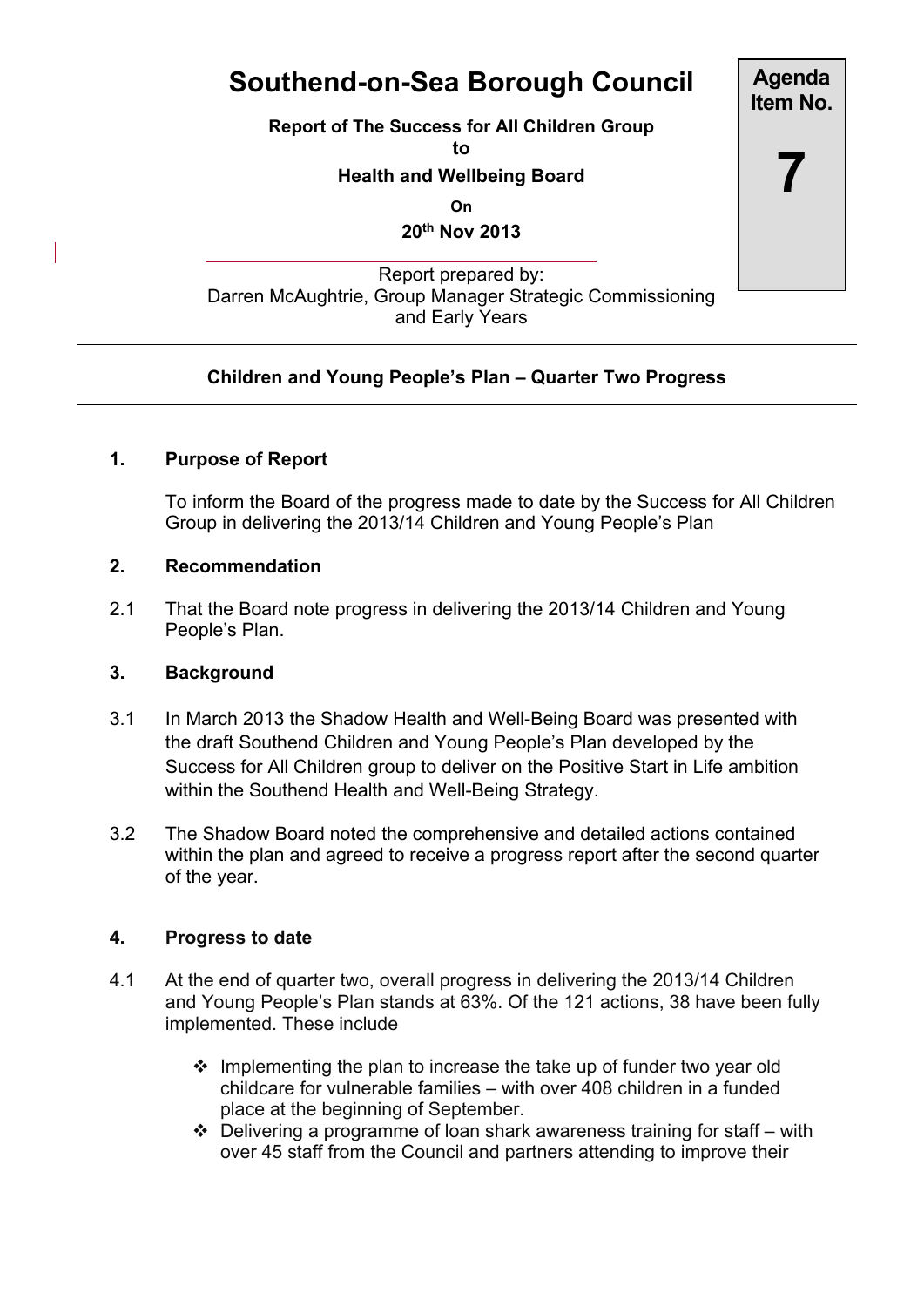understanding of loan sharks and the implications for Southend residents.

- $\cdot$  Developing a home work club for young carers with 11 young people joining the first cohort.
- Undertaking a pilot programme to offer return to home visits for all young people reported to the police as missing – the pilot was successful and the return home visits are now offered to all children and young people.
- $\cdot$  Reviewing the 5-19 health pathway a new specification for the school nursing service has been developed.
- $\div$  Establishing a single gateway for child and adolescent mental health services – the gateway has been established, is being actively promoted with GPs and is informing the re-modeling of child and adolescent mental health services.
- 4.2 There are 8 actions due to have been fully completed by the end of Quarter 2 that have not been fully achieved within the original timescales set. Officers responsible for each of these are confident the actions will be fully delivered within 2013/14.
- 4.3 There is a further 5 actions where progress is slightly behind what would be expected. Officers responsible for 3 of these are confident they will be fully delivered by the end of the year. Progress comments have not been made available for the remaining 2 actions.

#### **5. Next steps**

- 5.1 The Success for All Children Group will continue to monitor the delivery of the plan and the impact of this on outcomes for children young people and their families.
- 5.2 The Success for All Children Group will provide a full report on the delivery of the plan at the end of the financial year.

## **6. Corporate Implications**

- 6.1 Contribution to Council's Vision and Critical Priorities continuing to improve outcomes for vulnerable children and delivering targeted services that meet the identified need of the community.
- 6.2 Financial Implications The Children and Young People's Plan is delivered within the existing budgets of the partners represented on the Success for All Children Group.
- 6.3 Legal Implications none
- 6.4 People Implications none
- 6.5 Property Implications none
- 6.6 Consultation all agencies with actions in the plan contribute to the quarterly progress reports.
- 6.7 Equalities Impact Assessment none